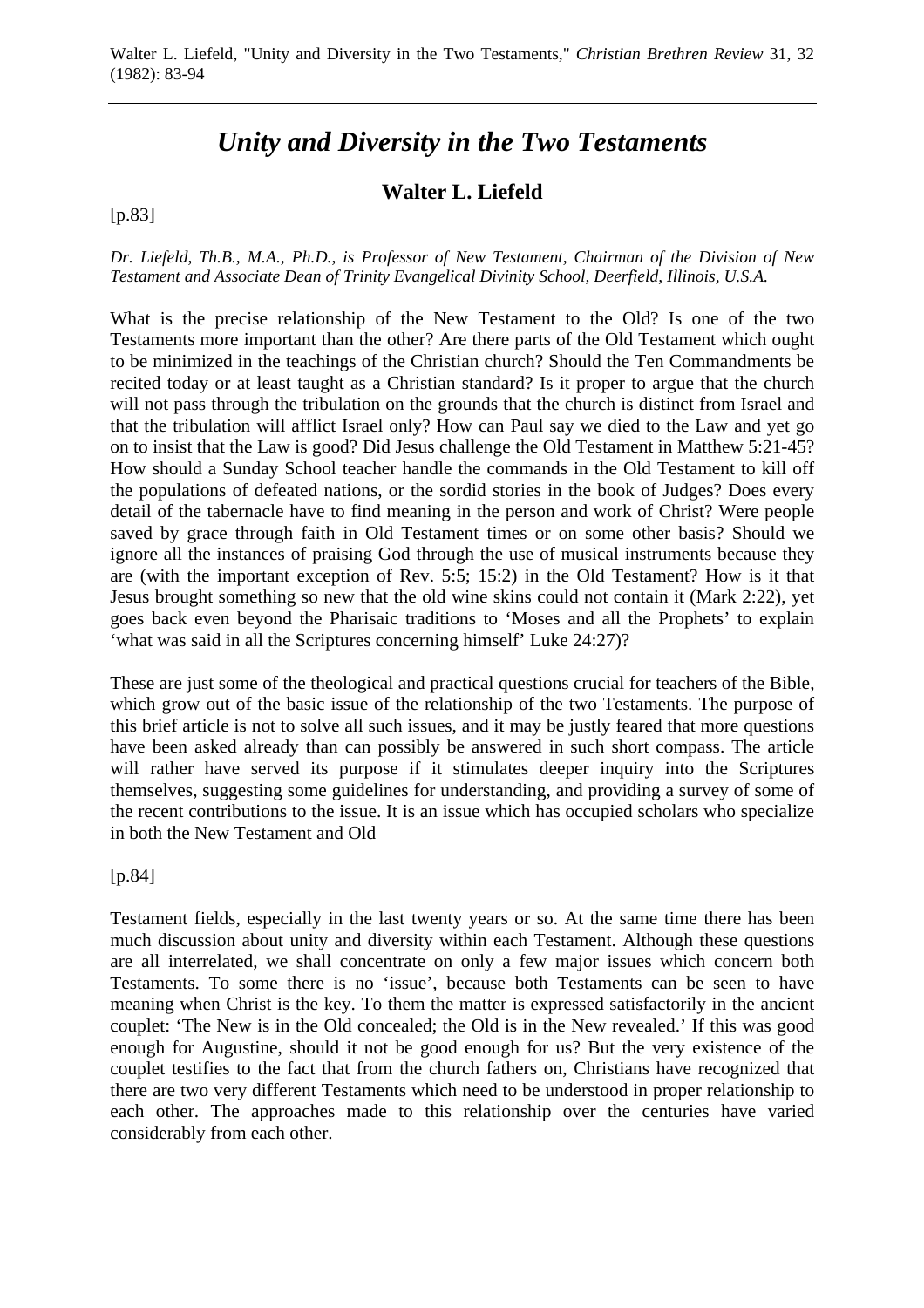#### **APPROACHES TO THE ISSUE**

1. One of the most famous attempts to deal with the Old Testament from a post-New Testament standpoint was made by *Marcion*, a church leader in the second century who was excommunicated as a heretic. Marcion considered Christianity to be so radically different from Judaism that even the New Testament itself needed to be edited to exclude those parts which established a close connection with the Old Testament. He denied that the creator-God of the Old Testament was the same as the God and Father of the Lord Jesus Christ. Marcion's concepts were extreme, but others more recently, such as Adolf von Harnack and Rudolf Bultmann, have also minimized the place of the Old Testament.

2. Another approach *was to give due honour to the Old Testament emphasizing its points of similarity with the New, but at the same time stressing the diversity*. Luther is known for his strong distinction between Law and Gospel. It may be said that Luther stresses the distinctions between the Testaments more than did Calvin, who saw a strong covenantal relationship.

3. An approach which many have used in recent years to address such problems as the toleration of polygamy among Old Testament saints and the seemingly brutal warfare carried on by the people of Israel under the direction of God is that of progressive revelation. This is not a cure-all for problems of morality in the Old Testament, but it does recognize that with the passage of time God revealed more to his people and, in turn, expected more from them. Progressive revelation applies not only to enlightenment concerning moral standards, but

[p.85]

also, and more importantly, to the development of doctrines, e.g. the concept of the Servant Messiah or the significance and destiny of the 'Land'. Jesus' words, 'You have heard... but I say', is sometimes viewed as an instance of progressive revelation (though the terminology may not be used), but this by no means solves all the questions regarding Matthew 5:21-48.

4. Yet another approach is that of *dispensationalism*. This posits a difference in the way God rules his people from age to age. Each age, or dispensation, has been a test which ended in failure. Recent exponents of the system have seen less discontinuity between the Testaments than formerly. If it was earlier thought by some that Old Testament saints were saved on some principle other than faith, it is more difficult to find this position today. One of the most significant emphases of dispensationalists still remains: the distinction between Israel and the church. Readers are well aware of the influence dispensationalism has had on the brethren movement. Even those who do not follow dispensational thought completely are affected by the kind of attitude toward the Old Testament which characterizes it (as well as some other approaches). Thus a good deal of the doxology of the Old Testament, including vocabulary of worship (e.g., in the Psalms and Chronicles), the use of musical instruments, and physical expressions of spiritual joy are missing from much brethren worship. This is also related to a particular understanding of John 4:23, 24.

5. Certain Christian thinkers, notably Origen (who lived approximately 185 to 254), attempted to preserve the Old Testament for Christians by assigning not only a literal meaning but also an allegorical meaning to the text. This was not totally different from what was done by some Greek thinkers after belief in the Olympian gods began to disintegrate and the Homeric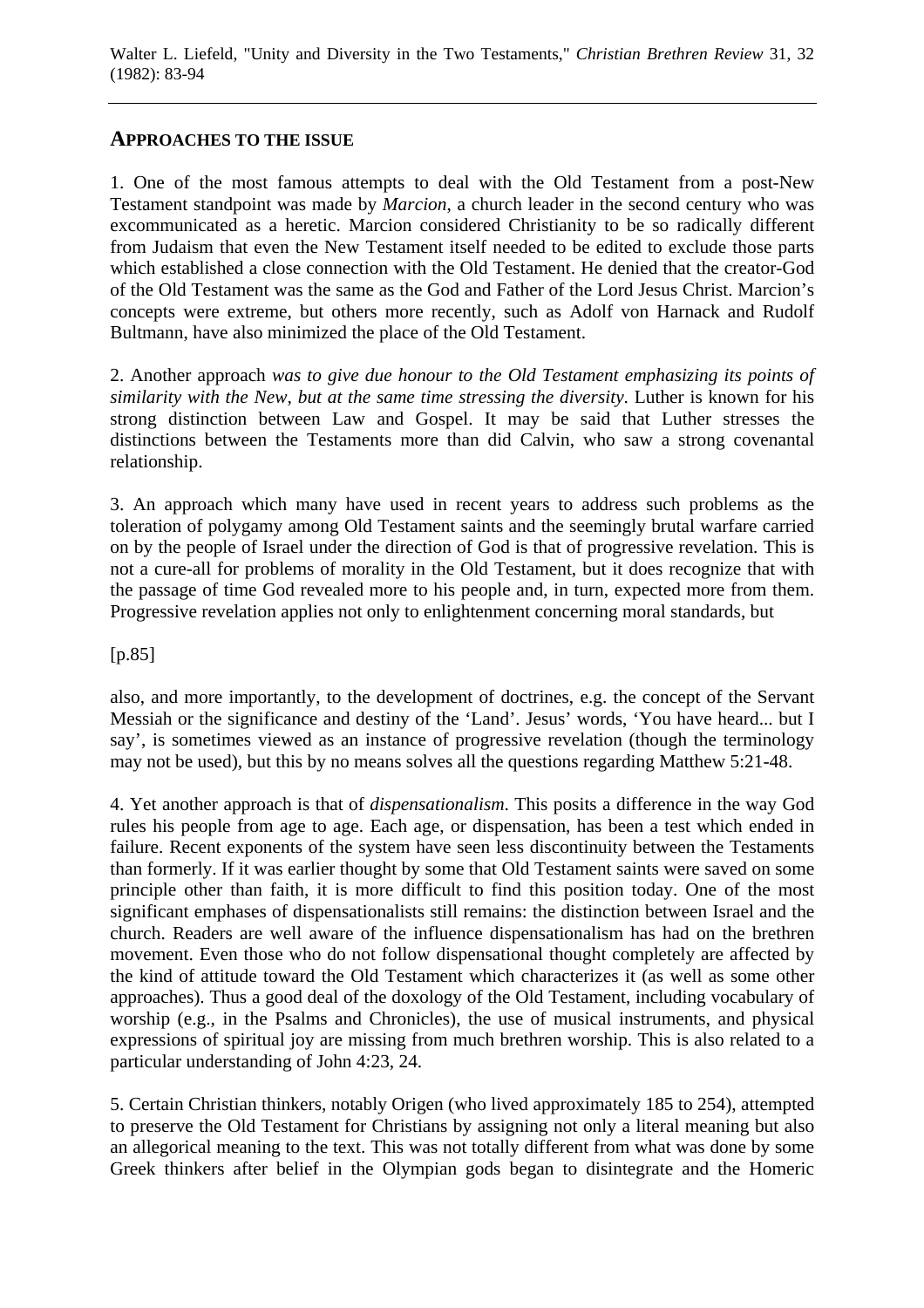theology was hard to maintain. This comparison is not meant to minimize Origen's work, but to show that such an approach to religious literature prior to one's own time and outlook is not uniquely Christian. As a matter of fact, a characteristic both of neo-orthodox theology and of the 'demythologizing' of the New Testament critical scholar, Rudolf Bultmann, has been an attempt to salvage spiritual meaning from the Scriptures without being tied to issues of their historicity or of the miraculous element in Scripture. It is paradoxical that many Christians who would recoil from the excesses of neo-orthodoxy and of Bultmannianism have in effect done something rather similar. The tendency to 'spiritualize' Scripture, ignoring the historical context, can in effect make it of little matter whether there is an historical foundation or not.

6. Another attempt to find significance in the Old Testament is through typology. This approach has been in and out of favour in

[p.86]

recent years. It is a valid approach when properly followed. However, some of the popular brethren writings, both early and recent, give the impression that the value of the Old Testament is realized mainly, if not only, to the extent that it can be shown to prefigure Christ in typology. There are two possible hazards in this regard. One is to impose on a passage in the Old Testament a significance which God himself did not give it. There has been much debate as to whether it is legitimate to call any person, event, or thing in the Old Testament a type if it has not been so designated (either explicitly or implicitly) in the New Testament. The other hazard is equally serious. It is that by typologizing a passage we may well bypass its contextual significance. To give a practical example, one sometimes hears sermons on Joseph which present him as a type of Christ. Generally absent from these sermons is a balanced presentation of the providence of God in Joseph's life, of the significance of the events in the ongoing history of Israel, and (apart from simple moralizing) of the response of Joseph personally to the changing circumstances which helped him mature in his faith.

7. For some time it has been common to explain the relationship between the Old and New Testament in terms of the service performed by the Old Testament in preparing the way for Christ. (This 'preparatory' view overlaps several of the other approaches mentioned here.) Such a perspective is certainly true and to be found in the New Testament. A problem does exist, however, when this viewpoint includes the assumption that the Old Testament is inferior to the New because it is only a forerunner to the fuller revelation. We must be careful not to confuse function with value. The Old Testament is as fully the Word of God as is the New. The affirmation, 'All Scripture is inspired to God and is profitable...', refers to the Old Testament.

8. The term, '*salvation history*', has been popular for several decades now. There have been various understandings of this, but for our purposes we may think of it as the work of God through history, stage by stage, among his people in both Old and New Testament times. In a sense, this is a corollary to the idea of progressive revelation. This approach is sometimes thought to have less value because it deals with history rather than doctrine, but to some extent the one does involve the other.

9. The Reformed Churches hold to the concept of 'covenant theology' as a way of seeing the unity of the two Testaments. The so-called covenant of grace, which God made with Christ and with mankind is seen to extend back into Old Testament times. Believers were saved then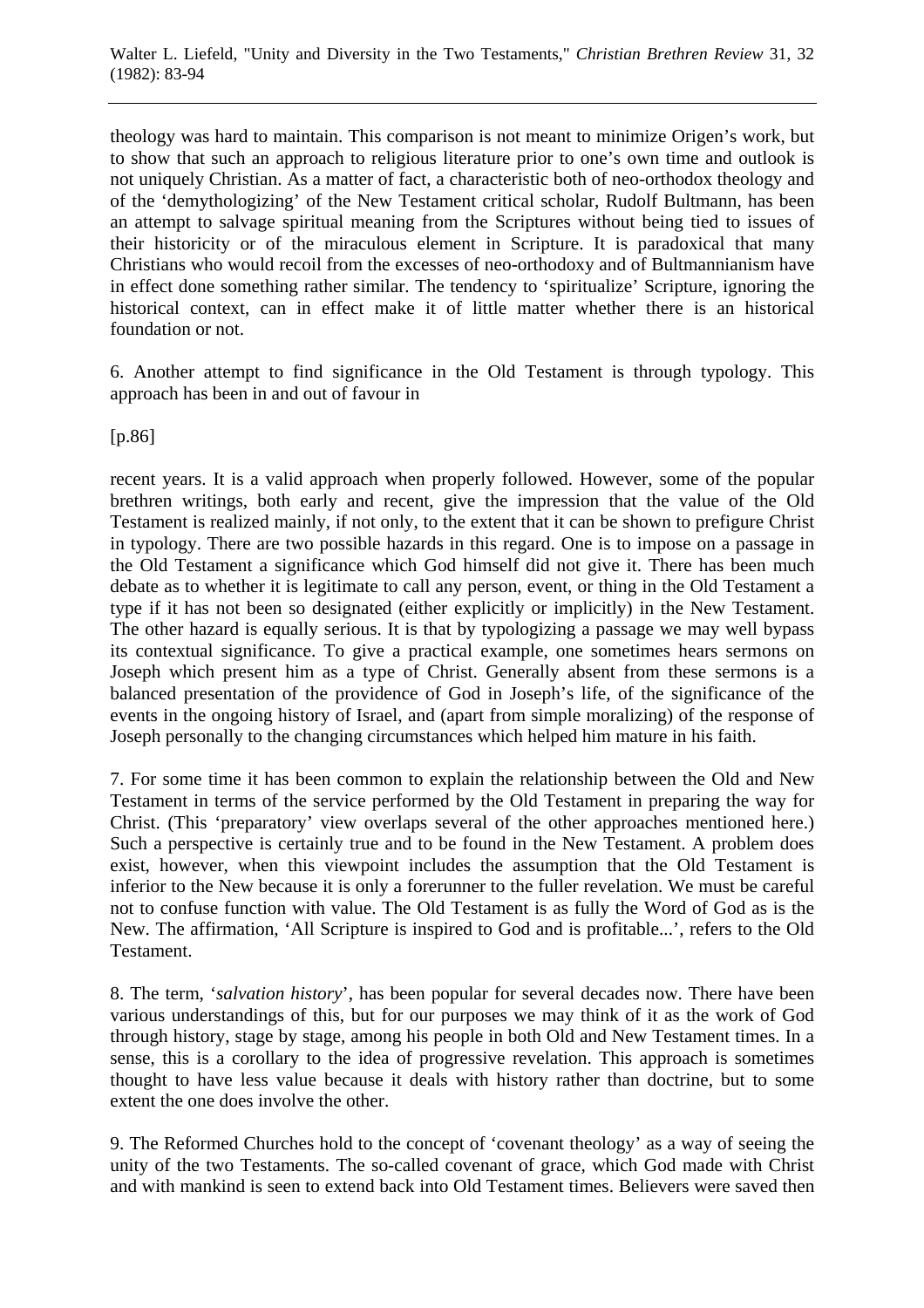by grace as they are now. The present covenant is a 'better' one just as the ministry of Jesus is better than that of Moses (Heb. 8:6).

#### [p.87]

10. The concept of *promise and fulfilment*, or simply of promise, is offered as a central theme connecting the Testaments. This differs from covenant theology and from dispensationalism, as well as from the idea of mere 'preparation', though it is compatible with them. The continuing theme of promise is affirmed by New Testament statements on fulfilment, even by a continuing use of the term, promise, itself (e.g., regarding the Holy Spirit, Luke 24:49; Acts 2:16-29; Gal. 3:14; David's Son, Acts 13:22, 23; and the resurrection of Christ, Acts 26:6-8).

These do not exhaust the attempts to resolve the issue. They will be sufficient, though, to show the diversity of approaches. The reasons for such a diversity are clear. There are elements both of continuity and of discontinuity between the two Testaments. The New Testament is consciously an extension of the Old, and its interpreter. This implies continuity. At the same time the coming of Christ brought a new situation which implies discontinuity. How far-reaching is this difference? The difficulty in deciding is best seen by selecting several aspects of New Testament theology which illustrate a theological unity between the Testaments at the same time that there is a radical break.

## **EXAMPLES OF UNITY AND DIVERSITY**

1. The people of God. This is a great theme in Scripture. It also constitutes a major issue between covenant theology and dispensationalism. To the dispensationalist, the church is a new creation of God. To the covenant theologian, there is one people of God. The dispensationalist would emphasize the newness of the 'mystery' of the church in Ephesians 3:4-6. The covenant theologian would observe that the words, '...was not made known... in other generations as it has now been revealed...' imply that at least some revelation was given on the subject in Old Testament times. Should the church understand itself to be the 'Israel of God' (Gal. 6:16)? The term probably refers rather to 'those within Israel to whom God will show mercy' (Richardson, *Israel in the Apostolic Church*, p.82). Paul's words, 'For they are not all Israel, which are of Israel' (Rom. 9:6), have sometimes been taken to mean that there are Israelites spiritually (i.e. the church) who are not Israelites physically. This would be contrary to the context in Romans 9 to 11. Perhaps the best translation is the NIV, 'For not all who are descended from Israel are Israel'. Paul seems to distinguish clearly between the historical people of Israel and the church. This is not to the detriment of the former. Indeed the Gospel is 'to the Jew first'.

#### [p.88]

The figure of the olive tree in Romans 11:11-24 carries the message that the Gentiles are 'unnatural branches' and that the tree itself, Israel, continues to stand ready to flourish again. There is therefore an aspect of discontinuity between Israel and the largely Gentile church. At the same time, the church has inherited many of the blessings of spiritual Israel. This is clear from 1 Peter 2:9, 'You are a holy priesthood...' and from the fact that Christian believers look back to Abraham as the father of their faith.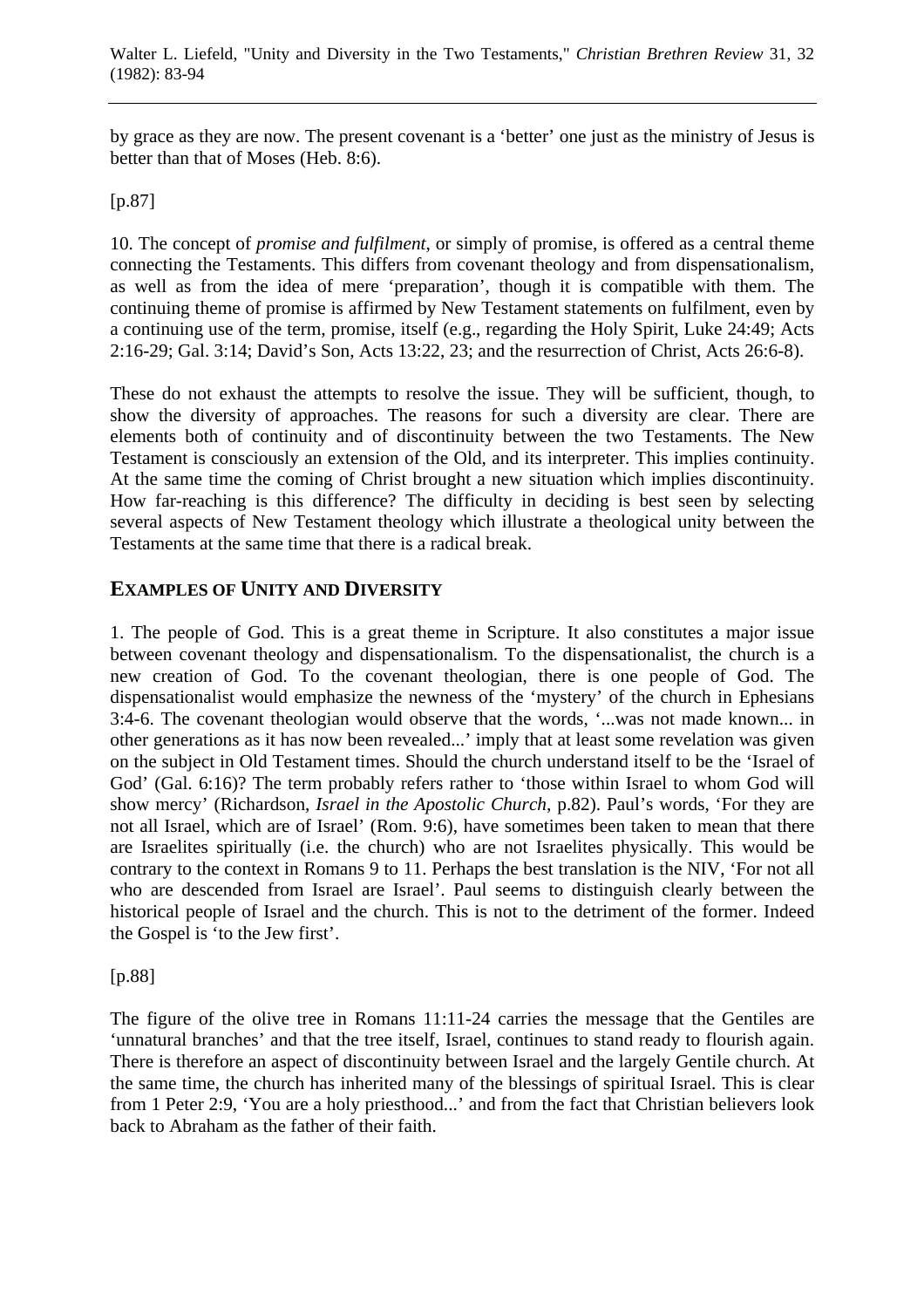This aspect of continuity is especially characteristic of Luke-Acts. At every point in his history, Luke is trying to connect Christianity with its Jewish roots. This is apparent from the very beginning of his Gospel, when, using a semitic style, he begins his story in the very centre of Jewish religion, the temple. Luke refers frequently to the city of Jerusalem as the place of Jesus' destiny, the city which is lamented because of its rejection of its own Messiah, and the city from which the Gospel proceeds to the whole world. Luke carefully distinguishes between the 'crowds', who are neutral or even hostile toward Jesus, the Jewish leaders (such as the chief priests, Pharisees, etc.), and the 'people' (*laos*), those who are true believers or potentially such. While the term 'people' refers, naturally, only to Jewish people in his Gospel and in most of Acts, the term also refers to Gentile believers in Acts 15:14 and, by implication, in 18:10.

This has been a sketchy treatment of this particular issue, but perhaps enough has been observed to show both an element of continuity and one of discontinuity with regard to the people of God. It seems right, therefore, both to distinguish between Israel and the church and to understand ourselves in substantial continuity with God's people in Old Testament times.

2. *The Covenants*. This is such a vast and detailed topic, that even to begin to discuss it is to hazard superficiality and obscurity. Each of the passages referring to the idea of a covenant should be studied individually. And such study does not always yield to a simple dialectical approach; some texts do not neatly fit one system or another. W. C. Kaiser's emphasis on the 'promise' can be seen as a middle way between covenant theology and dispensationalism. T. E. McComiskey (in a forthcoming work) deals with promise as distinct from covenant and as a unifying theme between the Testaments. McComiskey treats covenant both in a formal sense and as the expression of a promise which continues even though the formal aspect of the covenant may be altered. (We inherit the promise of Abraham, but the covenantal element of circumcision has been terminated.) An approach of this sort can help us to hold on to important elements of continuity while yet acknowledging a certain discontinuity as God's covenants change age

[p.89]

by age. The term, 'new covenant', occurs in Jeremiah 31:31-34 (where it carries with it the inward power to obey) and in Luke 22:20. Jesus established a new covenant in his blood when he instituted the Lord's Supper. It is striking to find the statement, 'and I confer on you a kingdom' in the same context of the Supper (v.29). The verb, 'confer' (*diatithemi*), sounds like covenant terminology. One forceful statement about God's covenant in Luke 1:68-79 is usually overlooked. The song of Zachariah contains a series of significant terms which are then repeated in reverse order (i.e., in a chiastic structure). These include 'come', 'people', 'salvation', 'prophet(s)' and the 'hand' of the 'enemies'. The pivotal terminology at the middle of the chiasm, i.e., last of the first series and first of the second (reversed) series, is 'covenant... oath' (vv.72, 73). The literary structure thus focuses attention on the central element of the covenant or oath of God which continues in force through the two Testaments.

Naturally the book of Hebrews provides insight on the covenant. 'Jesus has become the guarantee of a better covenant' (Heb. 7:22). Consistent with the whole thrust of Hebrews, the 'better' aspect of the covenant is Jesus himself. This does not denigrate the Old Testament any more than Hebrews 1:1-3 does.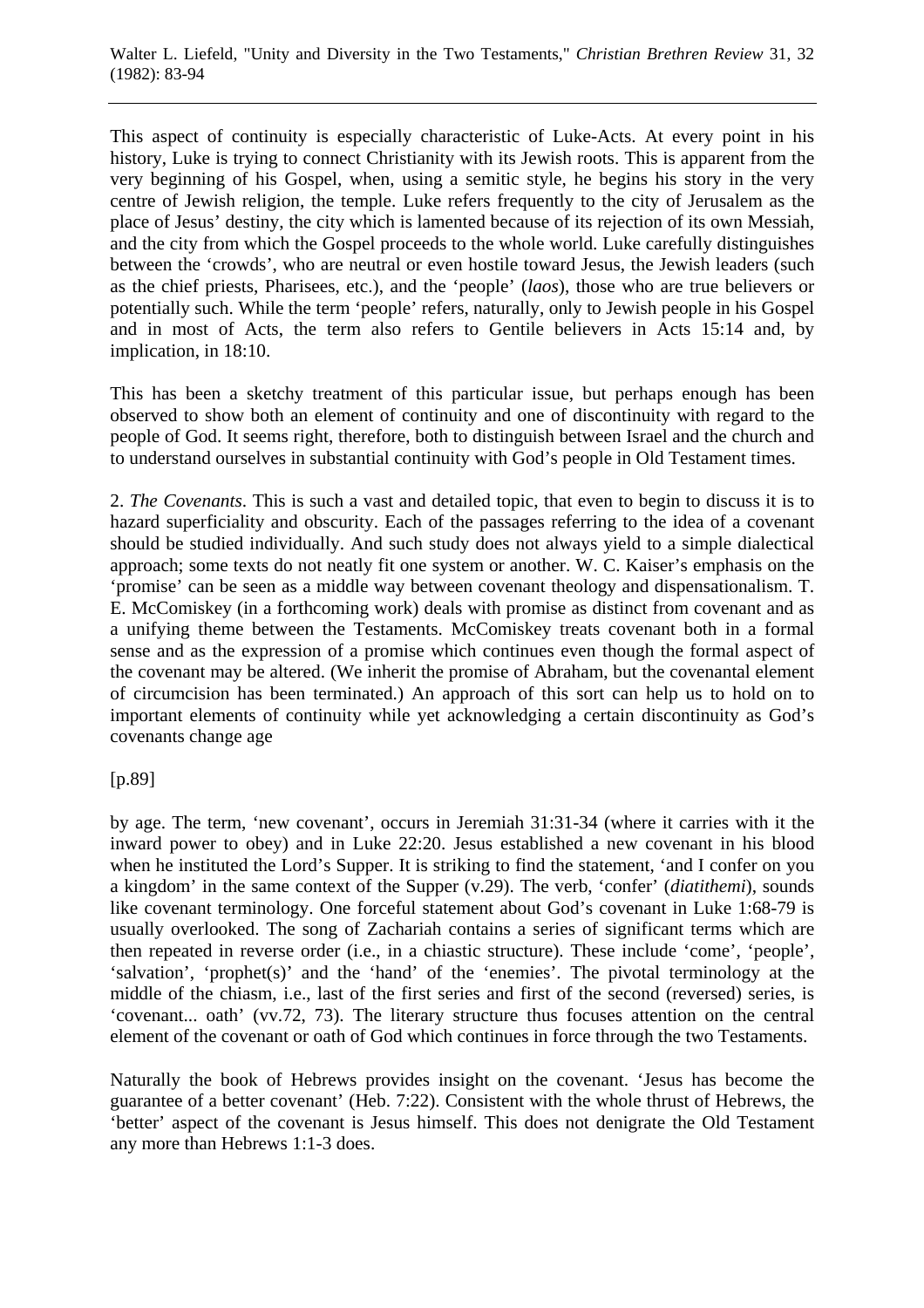3. *The Law*. It is clear that the Lord Jesus, while challenging the oral law of the Pharisees, never violated any of the commands of the Mosaic law. Not only was his life morally pure, but he observed the external provisions of the Law (e.g., payment of the temple tax) as well. From time to time in Jesus' ministry he cited the Old Testament. In the Sermon on the Mount, as mentioned earlier, he said that he did not come to destroy but to fulfil the Law (Matt. 5:17). This statement has received a variety of interpretations. It has been understood to mean that Jesus obeyed the Law, that he affirmed it, that he gave it a new interpretation as Messiah, or that he fulfilled the Old Testament Law in the same sense that he fulfilled prophecy, among other interpretations. How do we understand the 'antitheses' which follow in Matthew 5:21- 48? Was Jesus abrogating the Old Testament Law? This cannot be sustained from the text. Did he 'radicalize' it, bring such new force that, at least in some cases, the original meaning is left far behind? Did he merely explain the Law, bringing out its inner meaning or perhaps extending it? Did he treat the different laws in different ways in the antitheses? Was he dealing not with the Law, but only with the Pharisaic interpretation of it?

One thing must be made clear: however we may understand the antitheses, Jesus opposed any attempt to break or annul the Old Testament Law (Matt. 23:23; Mark 7:8-13; cf. John 10:35, 'the Scripture cannot be broken'). To 'fulfil' the Law is the opposite of annulling it.

[p.90]

There can be no question but that Jesus upheld the Law as such. However, he did not insist on detailed observance of every provision in the Law, when the circumstances for which that provision was intended had been changed. Jesus' teaching in the Sabbath controversies (Mark 2:23-3:6) does not set such principles as the love command and regard for human need over against the biblical Law of the Sabbath, for these considerations were already contained in the Law. Jesus may have deliberately healed on the Sabbath when he could have waited in a nonemergency situation, partly to assert his own authority and partly to illustrate that his coming brought a new 'Sabbath'. (Cf. his sermon in the synagogue at Galilee, which clearly links his ministry with the Jubilee year, Luke 4:19.) Far from seeing his own ethical demands as contradicting the Law, Jesus said that the Law and the Prophets 'hang' or 'depend' on the love command (to love God and neighbour; Matt. 22:40).

Paul's strong statements about the Law, e.g., Romans 6:14; 10:4; Galatians 3:19, 24, 25, certainly show discontinuity with the Old Testament economy. At the same time Paul is concerned to vindicate the Law (Rom. 7:7, 12) as good and holy. He conceives the Law as being fulfilled through the love command (Rom. 13:10), much as Jeremiah saw it as the Law being written on the heart (31:31-34). We do not follow the specific rules of the Old Testament Law, but rather the 'law of the Spirit of life' (Rom. 5:2), the 'law of Christ' (Gal. 6:2). For Paul the specific code of the Law was a thing of the past. It was 'added' and was in effect 'until' the promised one came. It led those under its charge to him (Gal. 3:19, 24). If Jesus said that he came to 'fulfil' the Law, so Paul could say that Christ was the 'end' (*telos*, which also means 'goal') of the law (Rom. 10:4).

This is a vast and complex subject, but once again perhaps enough has been said to show how our understanding of the role of the Law in the New Testament is a factor in our understanding of the relationship of the two Testaments. It is not possible here to discuss such crucial texts as Romans 10:5 ('The man who does these things will live by them') dealing with the function of the Law within the Old Testament itself. What we have seen now from our three examples is that with respect to the people of God, the covenants and the Law, we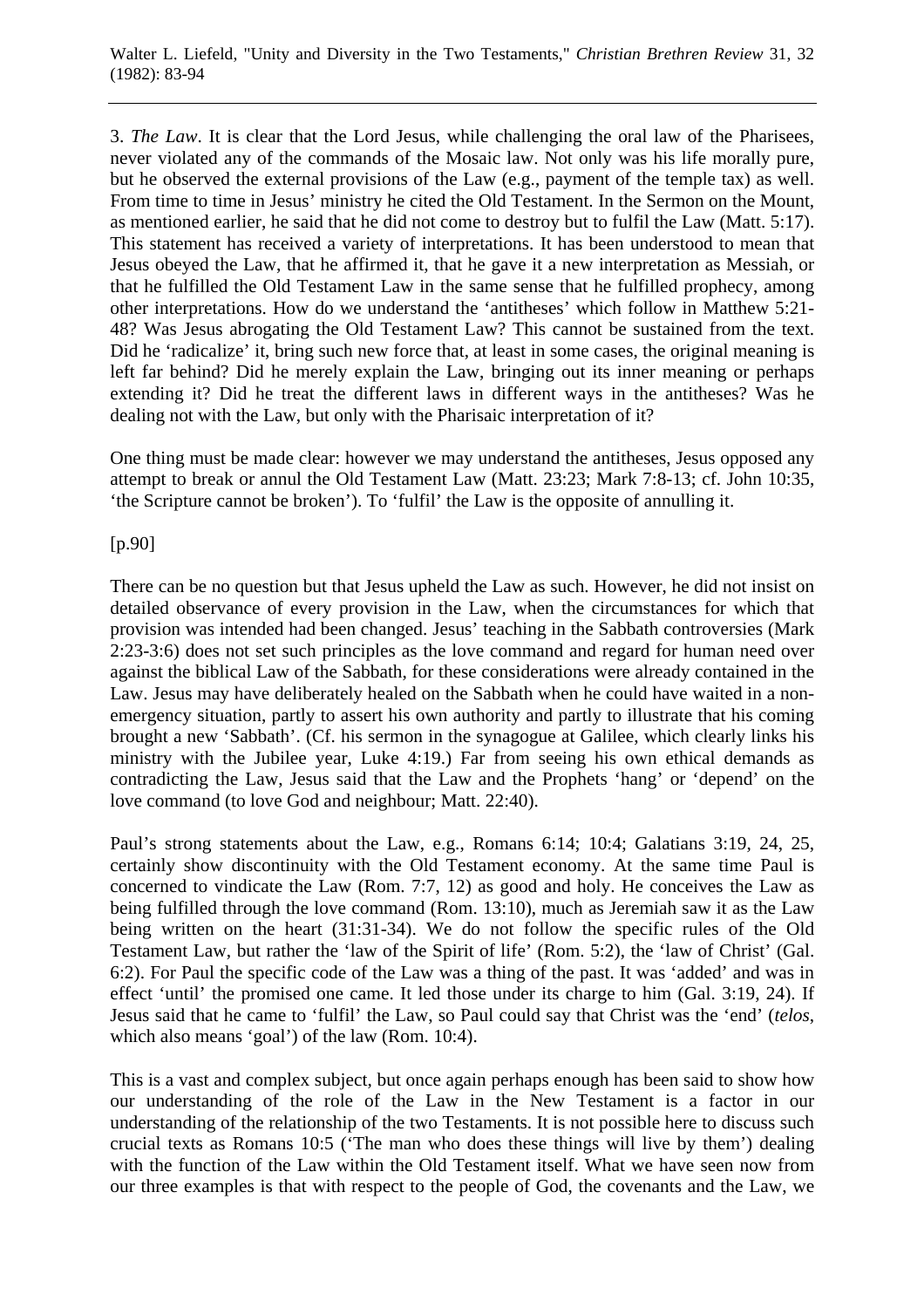must understand the present nature and continuing importance of each, while at the same time affirming the change brought by the coming of Christ.

## **UNIFYING THEMES**

One way to appreciate the unity and continuity which does exist

[p.91]

between the two Testaments is to study those themes which are prominent in both. Before looking at two of these, the kingdom and the servant Messiah, we should consider two facts so obvious that they are likely to be taken for granted.

One is that the God of the Old Testament is also the God of the New Testament. To be sure, even this has been disputed by as diverse figures as Marcion, mentioned above, and some twentieth century thinkers. Yet it should be clear that the God and Father of the Lord Jesus Christ is the same God who created man and woman, who established marriage, and who redeemed Israel through the Exodus, foreshadowing the redemption of believers through Christ. The Lord. Jesus' concept of God as Father contained a truth not characteristic of the Old Testament, but yet not negating any Old Testament teaching about God.

The second fact is that both Testaments are the revealed Word of God. The past decades have seen an emphasis on the personal revelation of God with, in some quarters, a de-emphasis on 'propositional revelation' (objective statements). The former is commendable; the latter is to be lamented. The effect of denigrating the idea of propositional revelation was, from one theological viewpoint, to free the Bible from allegedly embarrassing statements about science, history, geography and even some standards of morality in the Old Testament which Christians find hard to explain. We must squarely face the fact that belief in propositional revelation does commit one to upholding certain statements in the Scriptures which are difficult to understand. It makes the task of presenting the two Testaments as a unified whole more difficult. Nevertheless the burden must be assumed. God's Word is truth, in both Old and New Testaments, and this fact finds the two together, difficulties notwithstanding.

*The Kingdom of God* is a great theme which characterizes both Testaments. It is true that dispensationalists have tended (with differences in detail) to see the kingdom as significant in the Gospels only until it is rejected by the Jews. After the Gospels (and here they are unquestionably right) there is very little mention of the kingdom. To be sure, all believers have been rescued from the power of darkness and brought into the kingdom of God's dear son (Col. 1:13). Dispensationalists will see different meanings for the word, 'kingdom', and will want to distinguish carefully the 'Davidic kingdom'. Certain key verses (e.g., Matt. 21:43) need careful consideration, impossible in this brief article. The fact that I want to emphasize here, however, is the truth that God is seen as King in both Old and New Testaments, and that the kingdom of God as a prominent place in the New Testament. Again and again in the Old Testament, poets and prophets alike look

[p.92]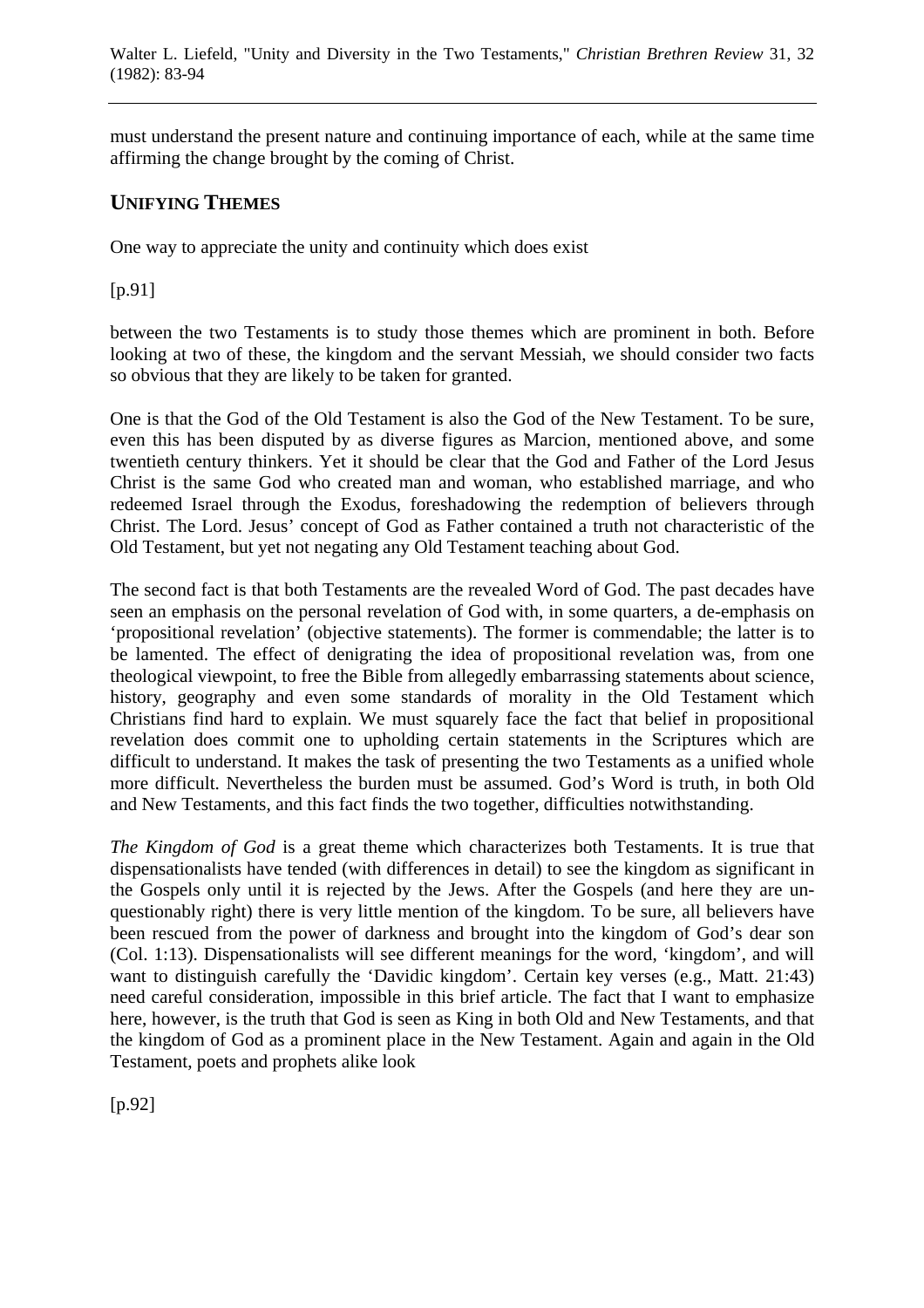forward to the time when God's name will be known throughout the earth. He will be recognized as the true God who comes to the aid of his people, and Gentiles eventually will come to him in truth.

The theme of the exaltation of the name of God through his victorious kingdom is characteristic not only of the Old Testament but of the Lord's Prayer: 'Our Father who art in heaven, hallowed be thy name, thy kingdom come, thy will be done, on earth as it is in heaven...' The book of Revelation foresees the ultimate victory of God and the vindication of his name. The song of Moses and of the Lamb in Revelation 15:3-4 honours God as 'King of the ages' and says that all 'will bring glory to your name', and 'all nations will come and worship before you'. 'Hallelujah! For our Lord God Almighty reigns' (19:6). The triumphant writer whose name is the Word of God is identified as 'King of Kings and Lord of Lords' (Rev. 19:11-16). Whatever distinctions may be legitimately made between different kingdoms, or different phases of one kingdom, the fact of God's kingdom and the glorification of his name through the kingdom is an unifying theme in both Testaments.

Christ is the great theme of both Testaments. This has been the Christian affirmation since resurrection day, when Jesus 'explained to them what was said in all the Scriptures concerning himself' (Luke 24:27). The emphasis in this chapter of Luke on the blindness of the disciples giving way to belief is extremely important. Their eyes were 'opened' (v.31), Christ 'opened' the Scriptures (v.32), and he 'opened' their minds (v.45). Note the emphasis on the Scriptures here. It was when the risen Christ opened the Scriptures that their hearts 'burned' within them (v.32). We may assume that the church's later explanation of Christ as the Messiah, whose death had to precede his glory, derived initially from Jesus' teaching in the period following his resurrection. This was not completely new, for he had previously said concerning the Old Testament that these are the Scriptures 'that testify about me' (John 5:39). The idea of 'testimony' or 'witness' is important in the Gospel of John. If Jesus had not been on solid ground (and John likewise as he related this) it would have been futile to appeal to the Old Testament support of his claims.

It is unfortunate that so much of the preaching one hears stretches the Old Testament Scriptures to try to find Christ on every page. This is done no doubt devoutly, in a sincere desire to honour the Lord Jesus. Others have done it in a desperate attempt to find some value in the Old Testament for Christian use. Not only does this result, as observed earlier, in passing over the important message of certain passages, but it may displace the exposition of those Old Testament passages which do indeed speak of Christ. He is the 'prophet like Moses'

[p.93]

(Dent. 18:15; the term, prophet, being a more significant appellation of Jesus than some realize). He is the suffering servant of Isaiah 42:1-7; 49:1-7; 50:4-9; 52:13-53:12. He is the 'passover, sacrificed for us' (1 Cor. 5:7), the 'bread from heaven' (John 6:32-35), our 'great high priest' (Heb. 2:17; 4:14-16), and the 'Lamb of God' (John 1:29). Although the New Testament writers occasionally used a methodology of interpreting the Old Testament Scriptures which is somewhat strange to us today, they approached the Old Testament with a reverence and concern for its meaning in context. The very fact that they quoted, alluded to, and constantly employed the vocabulary of the Old Testament shows how important the Old Testament was to them. We need not engage in typological speculation on the one hand or in a distortion of Old Testament passages on the other to find Christ throughout the ancient texts.